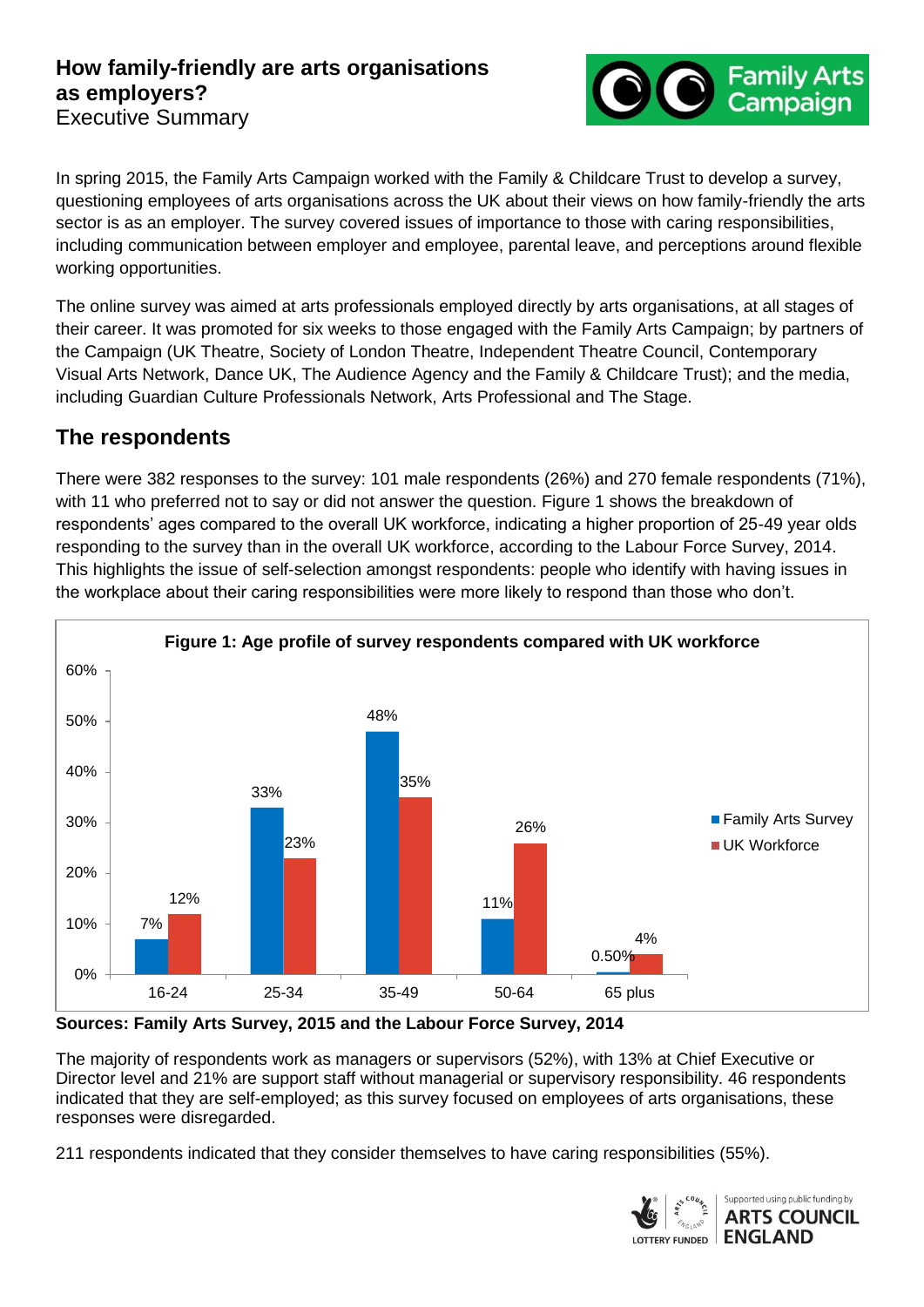# **Key findings**

#### **One in four respondents with caring responsibilities (24%) feel they are judged negatively because they have a caring responsibility.**

Strikingly, those working in performing arts venues or performing arts companies without a permanent base (e.g. touring theatre or dance companies, orchestras, etc.) found this was more of a problem than those working in galleries, museums or other exhibition spaces, or arts education companies (figure 2).



**Source: Family Arts Survey, 2015**

**Almost two thirds of respondents with caring responsibilities (63%) have not been asked by their organisation or manager about their needs as a parent or carer**; a figure which rises to 73% when considering only male respondents (figure 3).



**Source: Family Arts Survey, 2015**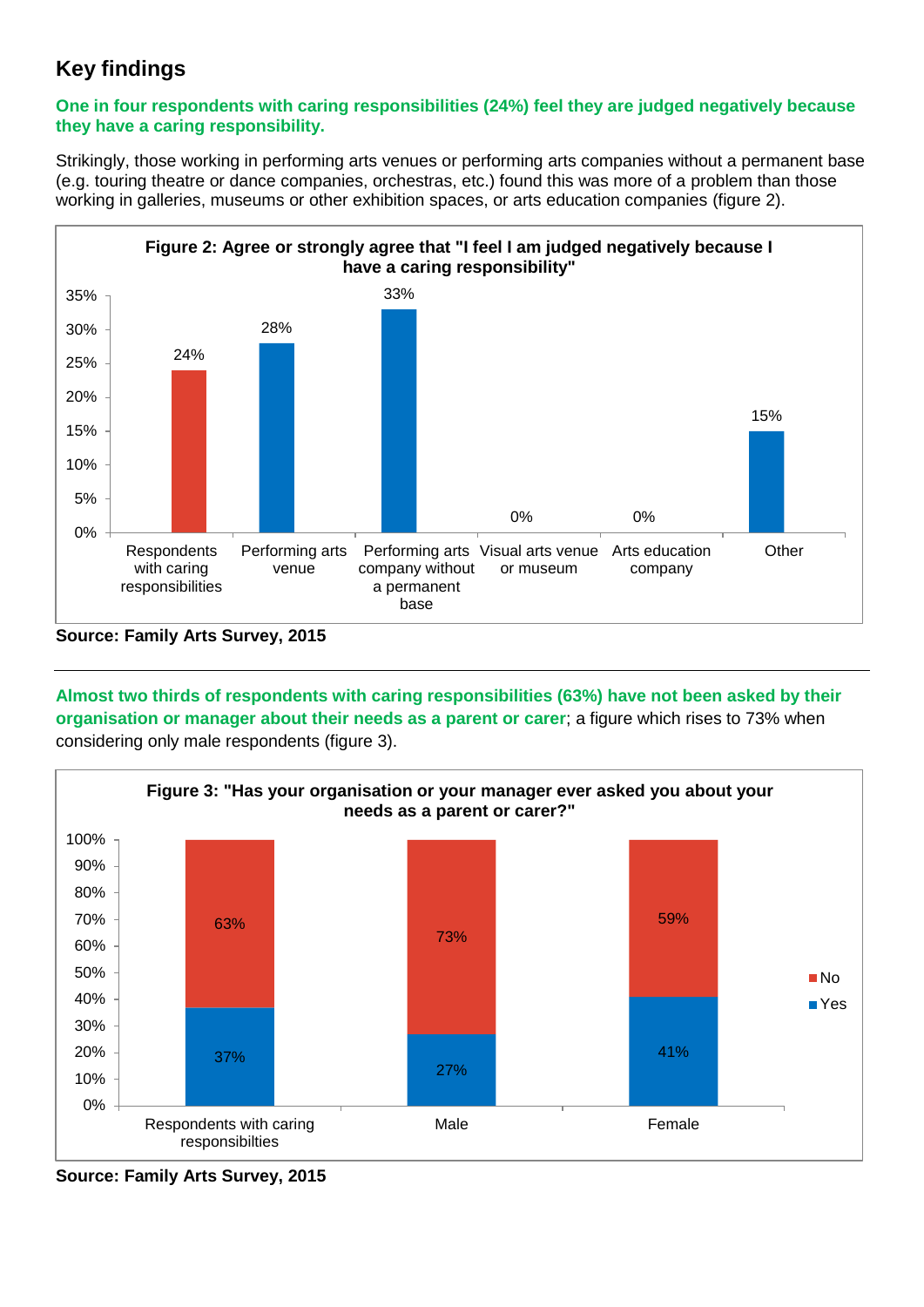### **However, seven in ten respondents with caring responsibilities (71%) feel comfortable telling their manager about those caring responsibilities.**

Figure 4 indicates that seniority within organisations makes this conversation harder: 79% of support staff feel comfortable, compared to 70% of managers and 52% of chief executives or directors.



**Source: Family Arts Survey, 2015**

Another positive finding is that **flexible working opportunities are perceived to be more available to arts professionals than in other comparable sectors** such as retail or public administration, education, health and social (figure 5), according to the Work-Life Balance Employee Survey, 2011.



**Sources: Family Arts Survey, 2015 and Work-Life Balance Employee Survey, 2011**